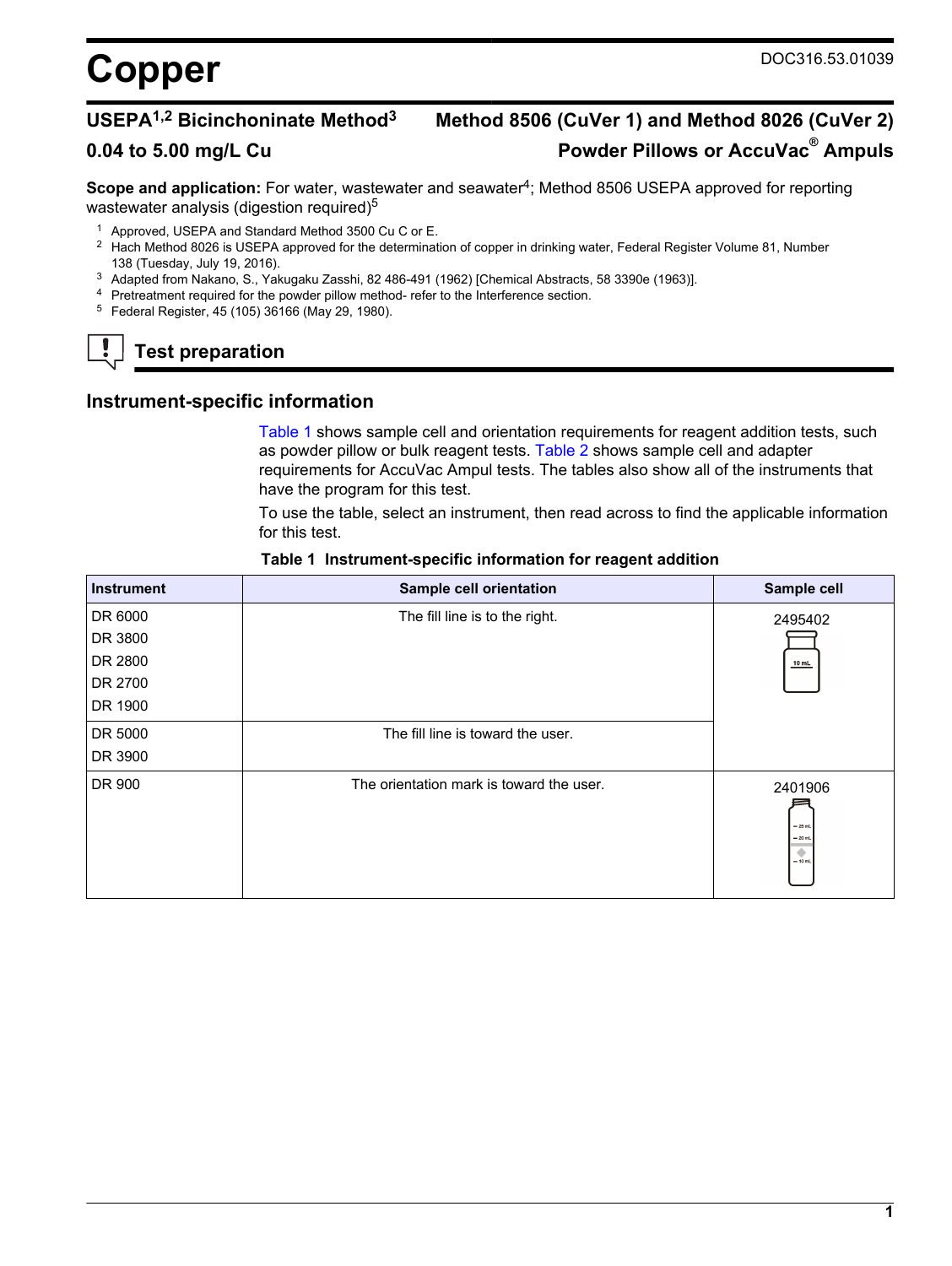### **Table 2 Instrument-specific information for AccuVac Ampuls**

<span id="page-1-0"></span>

| <b>Instrument</b> | <b>Adapter</b>         | Sample cell |
|-------------------|------------------------|-------------|
| DR 6000           |                        | 2427606     |
| DR 5000           |                        |             |
| DR 900            |                        | $= 10$ mL   |
| DR 3900           | LZV846 (A)             |             |
| DR 1900           | 9609900 or 9609800 (C) |             |
| DR 3800           | LZV584 (C)             | 2122800     |
| DR 2800           |                        |             |
| DR 2700           |                        | $= 10$ mL   |

## **Before starting**

Install the instrument cap on the DR 900 cell holder before ZERO or READ is pushed.

To make sure that all forms of the metal are measured, digest the sample with heat and acid. Use the mild or vigorous digestion. Refer to the *Water Analysis Guide* for more information.

For the best results, measure the reagent blank value for each new lot of reagent. Replace the sample with deionized water in the test procedure to determine the reagent blank value. Subtract the reagent blank value from the sample results automatically with the reagent blank adjust option.

Review the Safety Data Sheets (MSDS/SDS) for the chemicals that are used. Use the recommended personal protective equipment.

Dispose of reacted solutions according to local, state and federal regulations. Refer to the Safety Data Sheets for disposal information for unused reagents. Refer to the environmental, health and safety staff for your facility and/or local regulatory agencies for further disposal information.

## **Items to collect**

### **Powder pillows**

| <b>Description</b>                                                                                                                     | Quantity |
|----------------------------------------------------------------------------------------------------------------------------------------|----------|
| CuVer <sup>®</sup> 1 Copper Reagent Powder Pillow, 10-mL                                                                               |          |
| Sample cells. (For information about sample cells, adapters or light shields, refer to Instrument-<br>specific information on page 1.) |          |

Refer to [Consumables and replacements items](#page-6-0) on page 7 for order information.

## **AccuVac Ampuls**

| <b>Description</b>                                                                                                                    | Quantity |
|---------------------------------------------------------------------------------------------------------------------------------------|----------|
| CuVer <sup>®</sup> 2 Reagent AccuVac <sup>®</sup> Ampul                                                                               |          |
| Beaker, 50-mL                                                                                                                         |          |
| Sample cells (For information about sample cells, adapters or light shields, refer to Instrument-<br>specific information on page 1.) |          |
| Stopper for 18-mm tubes and AccuVac Ampuls                                                                                            |          |

Refer to [Consumables and replacements items](#page-6-0) on page 7 for order information.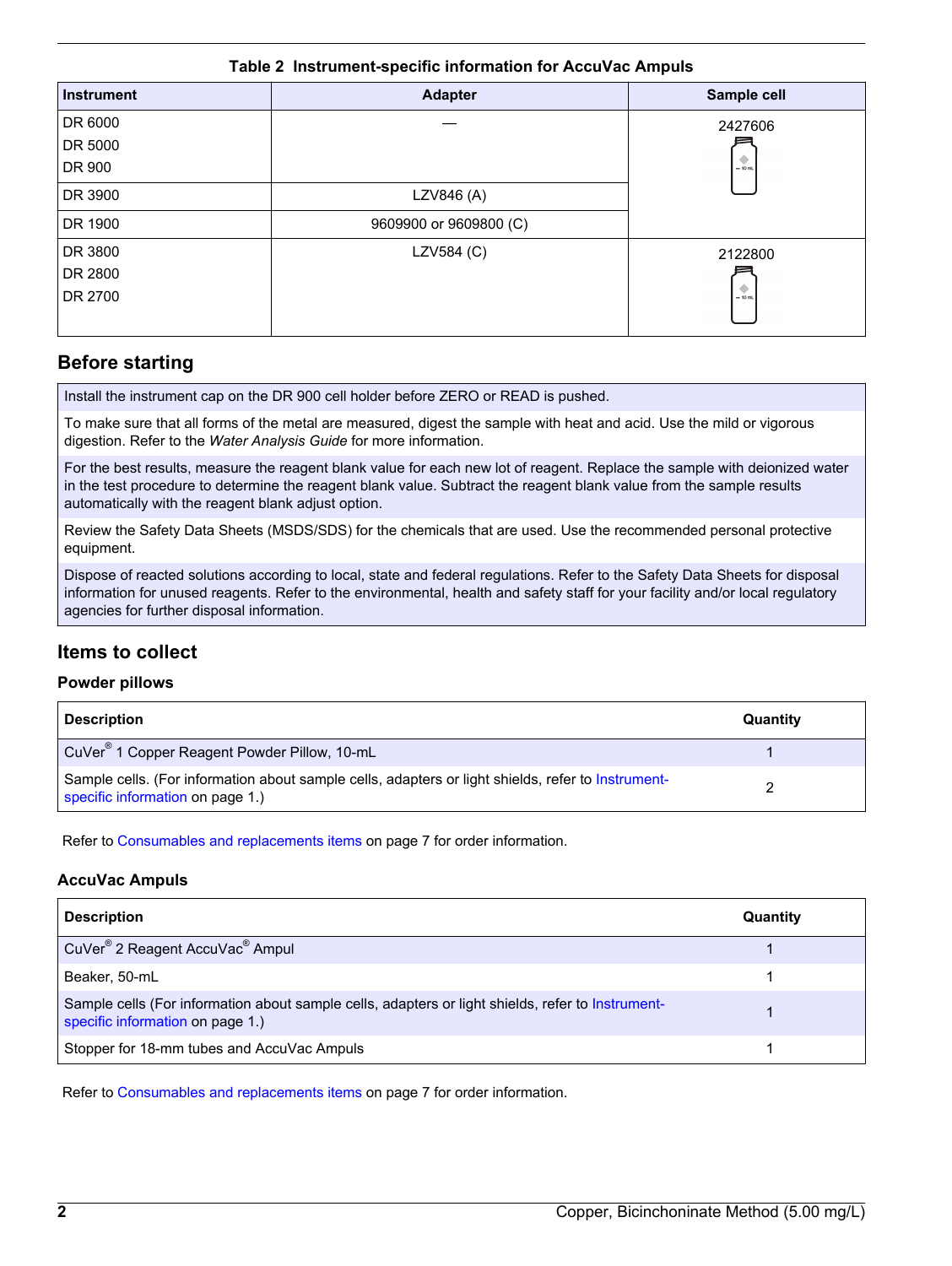## **Sample collection and storage**

- Collect samples in clean glass or plastic bottles that have been cleaned with 6 N (1:1) hydrochloric acid and rinsed with deionized water.
- To preserve samples for later analysis, adjust the sample pH to less than 2 with concentrated nitric acid (about 2 mL per liter). No acid addition is necessary if the sample is tested immediately.
- If only dissolved copper is to be determined, filter the sample before the acid addition.
- Keep the preserved samples at room temperature for a maximum of 6 months.
- Before analysis, adjust the pH to 4–6 with 8.0 N potassium hydroxide standard solution (do not exceed pH 6, as copper may precipitate).
- Correct the test result for the dilution caused by the volume additions.

## **Powder pillow procedure (Method 8506)**

<span id="page-2-0"></span>

**1.** Start program **135 Copper, Bicin**. For information about sample cells, adapters or light shields, refer to [Instrument](#page-0-1)[specific information](#page-0-1) on page 1.



**2. Prepare the sample:** Fill a sample cell with 10 mL of sample.



**3.** Add the contents of one CuVer 1 Copper Reagent powder pillow.



**4.** Swirl to mix.



**5.** Start the instrument timer. A 2‑minute reaction time starts.

The sample shows a purple color when copper in the sample mixes with the reagent powder. Undissolved powder does not affect accuracy.



**6. Prepare the blank:** Fill a second sample cell with 10 mL of sample.



**7.** Clean the blank sample cell.



**8.** Insert the blank into the cell holder.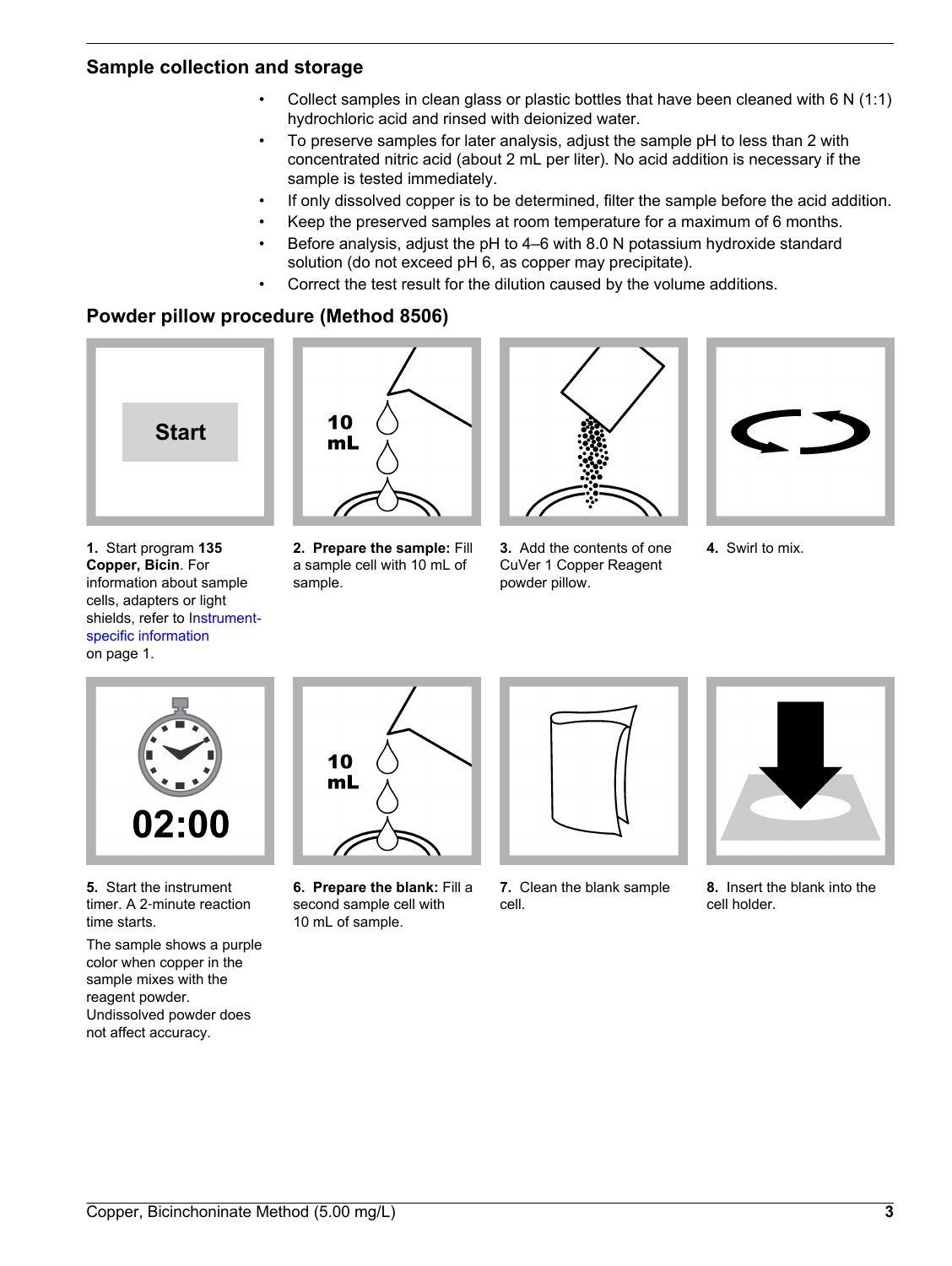



**9.** Push **ZERO**. The display shows 0.00 mg/L Cu.

**10.** Clean the prepared sample cell.



**11.** Within 30 minutes after the timer expires, insert the prepared sample into the cell holder.



**12.** Push **READ**. Results show in mg/L Cu.

## **AccuVac Ampul procedure (Method 8026)**



**1.** Start program **140 Copper, Bicin. AV**. For information about sample cells, adapters or light shields, refer to [Instrument](#page-0-1)[specific information](#page-0-1) on page 1.



**2. Prepare the blank:** Fill the sample cell with 10 mL of sample.



**3. Prepare the sample:** Collect at least 40 mL of sample in a 50‑mL beaker. Fill the AccuVac Ampul with sample. Keep the tip immersed while the AccuVac Ampul fills completely.



**4.** Quickly invert the AccuVac Ampul several times to mix.



**5.** Start the instrument timer. A 2‑minute reaction time starts.

The sample shows a purple color when copper in the sample mixes with the reagent powder. Undissolved powder does not affect accuracy.



**6.** When the timer expires, clean the blank sample cell.



**7.** Insert the blank into the cell holder.



**8.** Push **ZERO**. The display shows 0.00 mg/L Cu.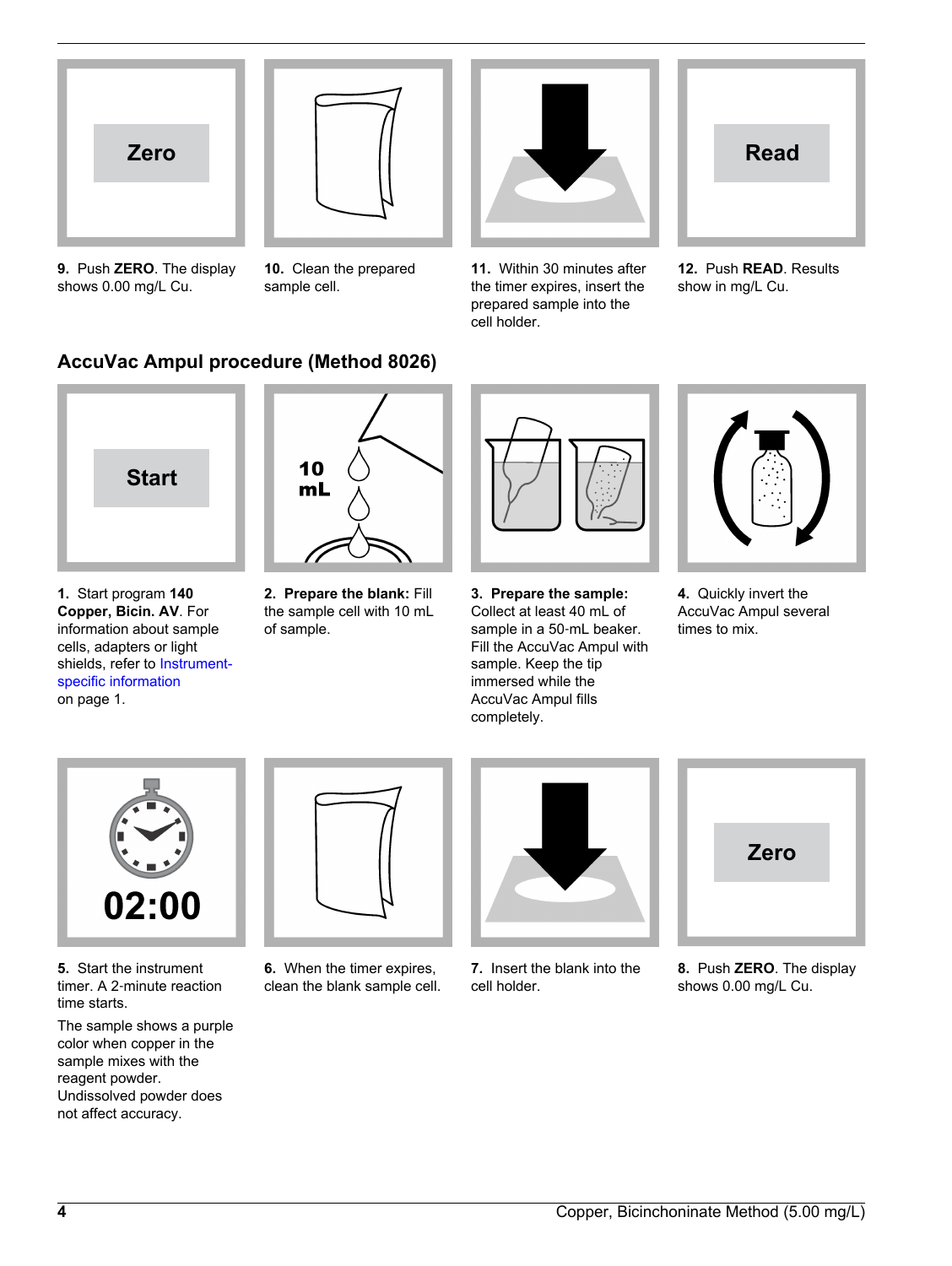<span id="page-4-0"></span>

**9.** Clean the AccuVac Ampul.



**10.** Within 30 minutes of the reagent addition, insert the prepared sample AccuVac Ampul into the cell holder.



**11.** Push **READ**. Results show in mg/L Cu.

## **Interferences**

[Table 3](#page-4-0) gives treatments for powder pillows. [Table 4](#page-5-0) gives treatments for AccuVac Ampuls.

To differentiate free copper from that complexed to EDTA or other complexing agents, use the powder pillow procedure with the information that follows:

- Use a 25-mL sample and 25-mL sample cells.
- Add a Free Copper Reagent Powder Pillow for 25-mL samples in step [3](#page-2-0). Do not add the CuVer 1 reagent. The test result is the mg/L free copper in the sample.
- After the read step, add a Hydrosulfite Reagent Powder Pillow to the same sample, wait 2 minutes and read the result. The test result after the addition of both reagents is total dissolved copper.
- To determine the mg/L of complexed copper, subtract the mg/L free copper from the mg/L total dissolved copper.

Unlike CuVer 1 Reagent, CuVer 2 Reagent Powder Pillows and AccuVac Ampuls react directly with copper that is complexed by chelants such as EDTA.

| Interfering<br>substance   | Interference level                                                                                                                                                                                                                                                     |
|----------------------------|------------------------------------------------------------------------------------------------------------------------------------------------------------------------------------------------------------------------------------------------------------------------|
| Acidity                    | If the sample is extremely acidic (pH 2 or less), a precipitate may form. Add 8 N Potassium Hydroxide<br>Standard Solution by drops until the sample pH is above 4, then start the test.                                                                               |
| Aluminum, Al <sup>3+</sup> | Use the powder pillow procedure, but use a CuVer 2 Copper Reagent Powder Pillow and not the<br>CuVer 1 Pillow. Results include total dissolved copper (free and complexed). Use a 25-mL sample<br>volume.                                                              |
| Cyanide, CN <sup>-</sup>   | Prevents full color development. Before the CuVer 1 Powder Pillow Reagent is added, add 0.2 mL of<br>formaldehyde to the 10-mL sample. Wait 4 minutes, then take the reading. Multiply the test results by<br>1.02 to correct for sample dilution by the formaldehyde. |
| <b>Hardness</b>            | Use the powder pillow procedure, but use a CuVer 2 Copper Reagent Powder Pillow and not the<br>CuVer 1 Pillow. Results include total dissolved copper (free and complexed). Use a 25-mL sample<br>volume.                                                              |
| Iron, $Fe3+$               | Use the powder pillow procedure, but use a CuVer 2 Copper Reagent Powder Pillow and not the<br>CuVer 1 Pillow. Results include total dissolved copper (free and complexed). Use a 25-mL sample<br>volume.                                                              |
| Silver, Ag <sup>+</sup>    | If a turbidity remains and turns black, silver interference is likely. Add 20 drops of 50% saturated<br>Potassium Chloride Solution to 75 mL of sample, then filter through a fine or highly retentive filter. Use<br>the filtered sample in the test procedure.       |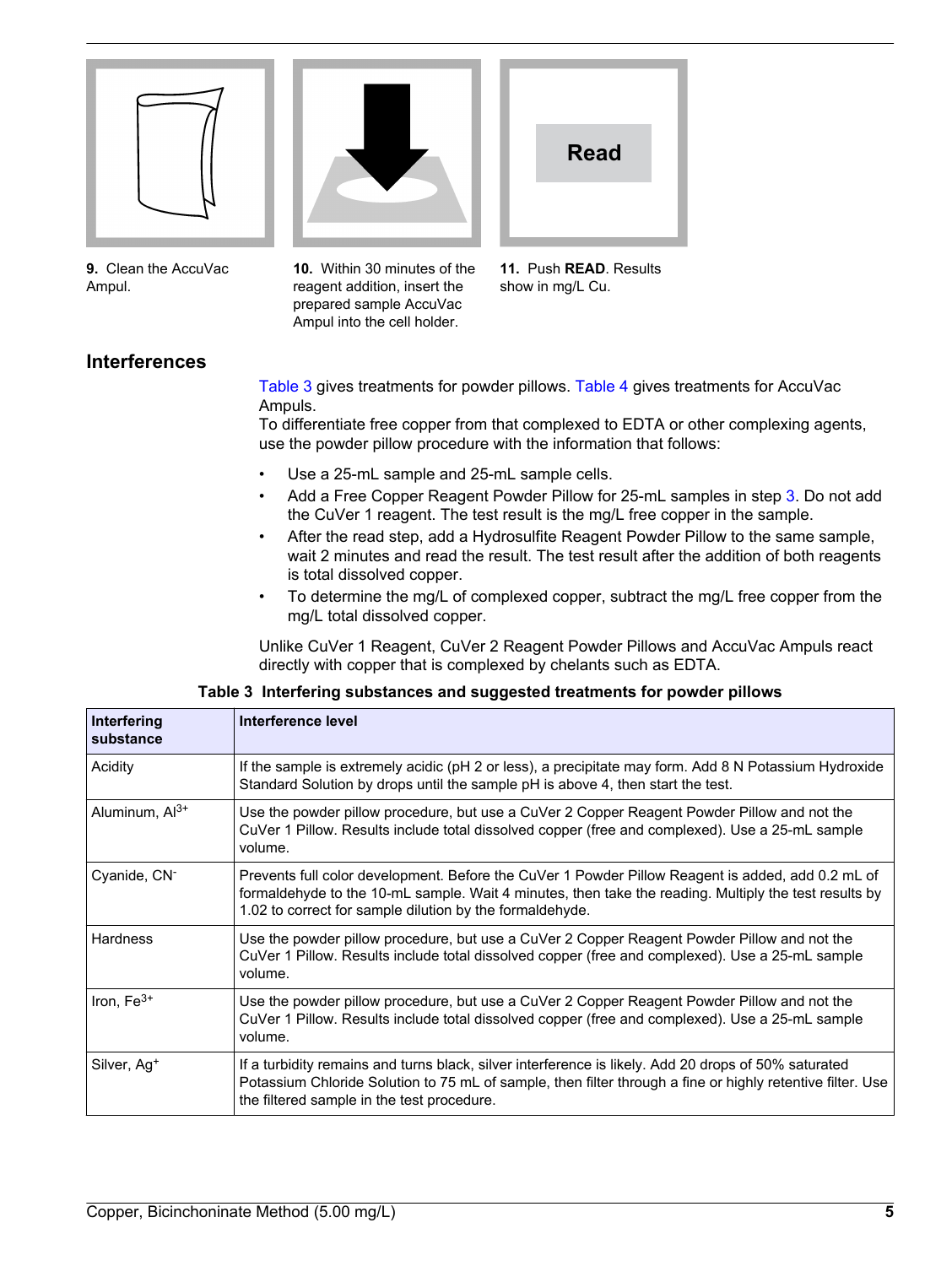<span id="page-5-0"></span>

| Table 4 Interfering substances and suggested treatments for AccuVac Ampuls |                                                                                                                                                                                                                                                                 |  |  |
|----------------------------------------------------------------------------|-----------------------------------------------------------------------------------------------------------------------------------------------------------------------------------------------------------------------------------------------------------------|--|--|
| Interfering substance   Interference level                                 |                                                                                                                                                                                                                                                                 |  |  |
| Acidity                                                                    | If the sample is extremely acidic (pH 2 or less), a precipitate may form. Add 8 N Potassium<br>Hydroxide Standard Solution by drops until the sample pH is above 4, then start the test.                                                                        |  |  |
| Aluminum, Al <sup>3+</sup>                                                 | Reagents accommodate high levels.                                                                                                                                                                                                                               |  |  |
| Cyanide, CN-                                                               | Prevents full color development. Add 0.5 mL of formaldehyde per 25-mL of sample, then use the<br>CuVer 2 Reagent AccuVac Ampul. Wait 4 minutes, then take the reading. Multiply the test results by<br>1.02 to correct for sample dilution by the formaldehyde. |  |  |
| <b>Hardness</b>                                                            | Reagents accommodate high levels.                                                                                                                                                                                                                               |  |  |
| Iron, $Fe3+$                                                               | Reagents accommodate high levels.                                                                                                                                                                                                                               |  |  |
| Silver, Ag <sup>+</sup>                                                    | If a turbidity remains and turns black, silver interference is likely. Add 10 drops of saturated<br>Potassium Chloride Solution to 75 mL of sample, then filter through a fine or highly retentive filter.<br>Use the filtered sample in the procedure.         |  |  |

## **Accuracy check**

## **Standard additions method (sample spike)**

Use the standard additions method (for applicable instruments) to validate the test procedure, reagents and instrument and to find if there is an interference in the sample. Items to collect:

- 100 mg/L Copper Standard Solution
- 5-mL volumetric pipet, Class A and pipet filler
- Mixing cylinder, 50 mL
- Deionized water
- Pipet, TenSette®, 0.1–1.0 mL and tips
- **1.** Prepare a 12.5 mg/L copper standard solution as follows:
	- **a.** Use a pipet to add 5.00 mL of a 100 mg/L copper standard solution into a 50-mL mixing cylinder.
	- **b.** Dilute to the 40-mL mark with deionized water. Mix well. Prepare this solution daily.
- **2.** Use the test procedure to measure the concentration of the sample, then keep the (unspiked) sample in the instrument.
- **3.** Go to the Standard Additions option in the instrument menu.
- **4.** Select the values for standard concentration, sample volume and spike volumes.
- **5.** Prepare three spiked samples: use the TenSette pipet to add 0.1 mL, 0.2 mL and 0.3 mL of the prepared standard solution, respectively, to three 10-mL portions of fresh sample. Mix well.

*Note: For AccuVac® Ampuls, add 0.2 mL, 0.4 mL and 0.6 mL of a 75 mg/L Copper Voluette Ampule Standard to three 50-mL portions of fresh sample.*

- **6.** Use the test procedure to measure the concentration of each of the spiked samples. Start with the smallest sample spike. Measure each of the spiked samples in the instrument.
- **7.** Select **Graph** to compare the expected results to the actual results.

*Note: If the actual results are significantly different from the expected results, make sure that the sample volumes and sample spikes are measured accurately. The sample volumes and sample spikes that are used should agree with the selections in the standard additions menu. If the results are not within acceptable limits, the sample may contain an interference.*

### **Standard solution method**

Use the standard solution method to validate the test procedure, the reagents and the instrument.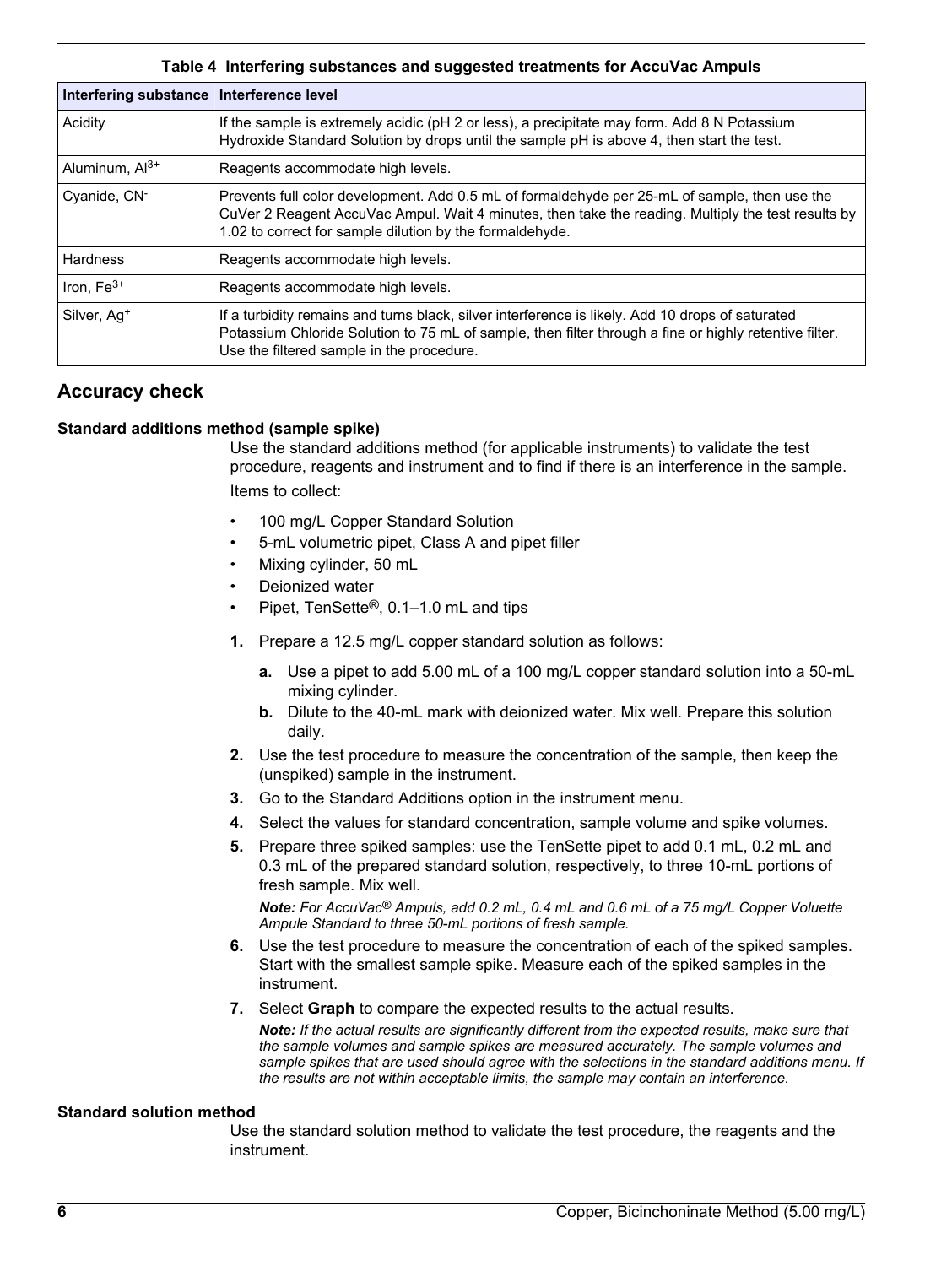Items to collect:

- Copper Standard Solution, 100-mg/L
- 100-mL volumetric flask, Class A
- 4-mL volumetric pipet, Class A and pipet filler
- Deionized water
- **1.** Prepare a 4.00-mg/L copper standard solution as follows:
	- **a.** Use a pipet to add 4.00 mL of 100-mg/L copper standard solution into the volumetric flask.
	- **b.** Dilute to the mark with deionized water. Mix well. Prepare this solution daily.
- **2.** Use the test procedure to measure the concentration of the prepared standard solution.
- **3.** Compare the expected result to the actual result.

*Note: The factory calibration can be adjusted slightly with the standard adjust option so that the instrument shows the expected value of the standard solution. The adjusted calibration is then used for all test results. This adjustment can increase the test accuracy when there are small variations in the reagents or instruments.*

## **Method performance**

The method performance data that follows was derived from laboratory tests that were measured on a spectrophotometer during ideal test conditions. Users can get different results under different test conditions.

<span id="page-6-0"></span>

| Program | <b>Standard</b> | <b>Precision (95% Confidence Interval)</b> | Sensitivity<br>Concentration change per 0.010 Abs change |
|---------|-----------------|--------------------------------------------|----------------------------------------------------------|
| 135     | 1.00 mg/L Cu    | 0.97-1.03 mg/L Cu                          | $0.04$ mg/L Cu                                           |
| 140     | 1.00 mg/L Cu    | 0.97-1.03 mg/L Cu                          | 0.03 mg/L Cu                                             |

## **Summary of method**

Copper in the sample reacts with a salt of bicinchoninic acid contained in CuVer 1 or CuVer 2 Copper Reagent to form a purple colored complex in proportion to the copper concentration. The measurement wavelength is 560 nm.

## **Consumables and replacements items**

## **Required reagents**

| <b>Description</b>                                             | <b>Quantity/test</b> | Unit          | Item no. |
|----------------------------------------------------------------|----------------------|---------------|----------|
| CuVer <sup>®</sup> 1 Copper Reagent Powder Pillow, 10 mL       |                      | $100$ /p $kg$ | 2105869  |
| OR                                                             |                      |               |          |
| CuVer <sup>®</sup> 2 Copper Reagent AccuVac <sup>®</sup> Ampul |                      | $25$ /pkq     | 2504025  |

### **Required apparatus**

| <b>Description</b>                          | <b>Quantity/test</b> | Unit  | Item no. |
|---------------------------------------------|----------------------|-------|----------|
| AccuVac Snapper                             |                      | each  | 2405200  |
| Beaker, 50 mL                               |                      | each  | 50041H   |
| Stoppers for 18-mm tubes and AccuVac Ampuls |                      | 6/pkg | 173106   |